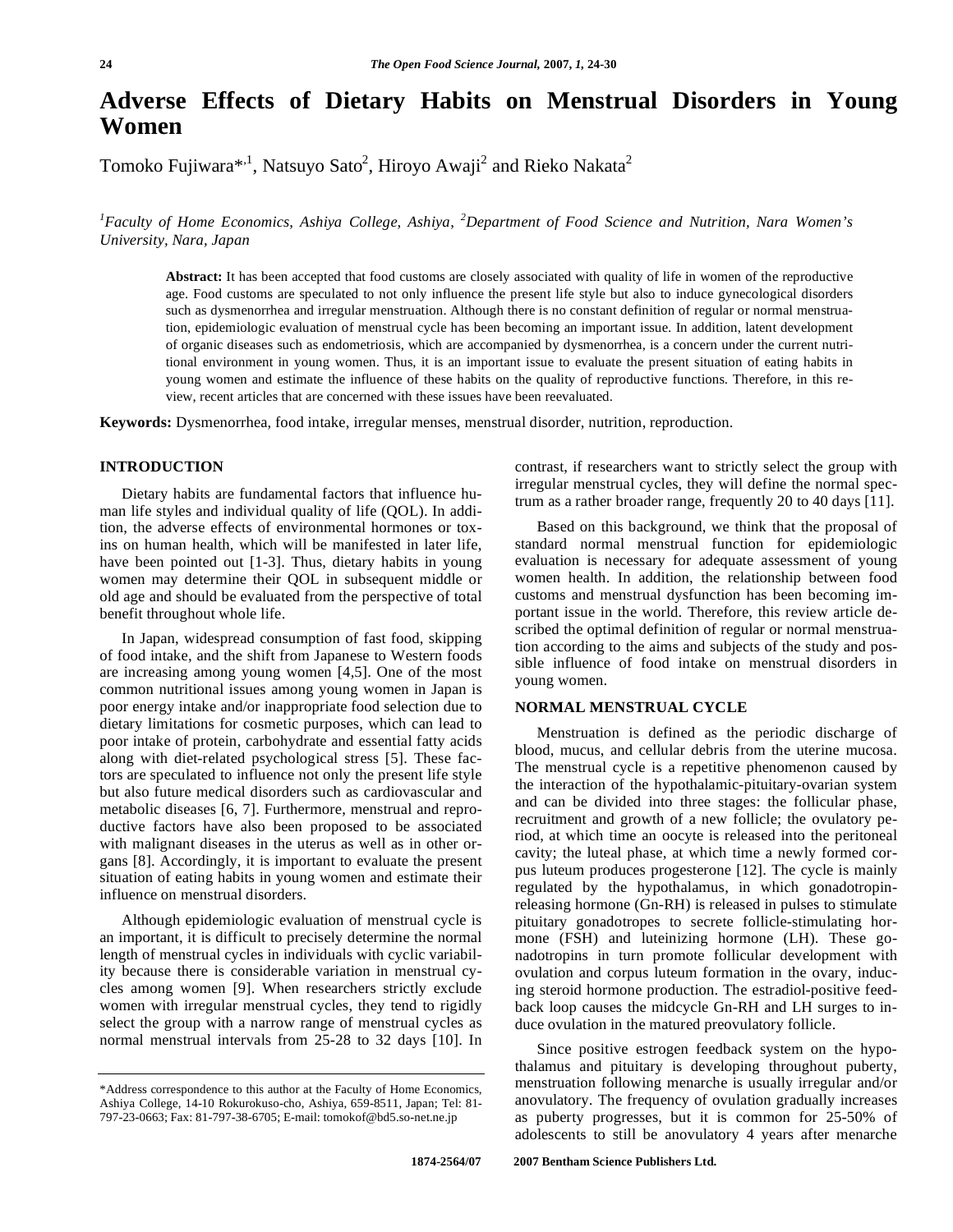lescents to still be anovulatory 4 years after menarche [13]. Several years after menarche, transient disturbances of progesterone secretion in the luteal phase are commonly observed in adolescents [13]. The average age of menarche in Western European countries appears to have declined over the past 150 years from over 16 to under 14 years [14]. In the United States, the normal age range of menarche is 9.1-17.7 years with a median of 12.8 years [15,16]. There is no evidence that the age of menarche has decreased over the past 30 years in USA [17]. The declining age of puberty has been attributed to improved standards of living such as adequate nutrition and health care [17, 18].

 Menstrual cycle length is mainly determined by the rate and quality of follicular growth and development. Although many textbooks in reproductive medicine describe typical menstrual cycle as 28 days [19], there is limited discussion regarding the definition of normal range of the regular menstrual cycle. This is probably because there is considerable variation in menstrual cycles among women.

 More than one hundred years ago, it was reported that mean and/or median menstrual cycles are between 28 to 30 days [20, 21]. In 1939, Arey analyzed 12 reports from 1989 to 1937 and reported that the mean interval of menstrual cycles was 28.4 days [22]. In 1942, Haman showed an almost identical distribution of menstrual cycle by analyzing 150 normal housewives [23]. In 1968, the mean of menstrual intervals was reported to be 29.1 days by analyzing 2,316 women [24]. In this study, when the study population was limited to women having menstrual intervals between 15 and 45 days, the mean of menstruation was re-calculated as 28.1 days.

 Treloar *et al*. demonstrated that the mean of the menstrual intervals gradually decreased from 30 to 26 days along with the narrowing of the 90 percentile ranges [25]. Variability in cycle length among females is in principle due to the varying number of days required for follicular growth and development. The key hormone was shown to be inhibin, not estrogen [26]. In the late 30's years when FSH increases and inhibin decreases [27, 28], the mean length and variability of menstrual cycles become the shortest. In 1984, Lenton *et al.*  analyzed 293 British women with ovulatory menstrual cycles and reported that mean interval of follicular phase was 12.9 days with 95% confidence limits between 10.3 to 16.3 days [29]. This study also showed that follicular phase length was significantly decreased along with aging, from 14.2 days in women aged 18-24 years old to 10.4 days in women aged 40-44 years old. In 1992, Munster *et al*. analyzed 3743 Danish women aged 15-44 with regular menstrual cycles and found that in women with regular menstrual cycles, the 5-95 percentile range of usual cycle length of 23-35 days in the 15-19 years age group decreased to 23-30 days in the 40-44 years age group [30]. Based on these findings, it can be concluded that the interval between menstrual periods has not been changed during a century and that the median interval is 28 days during active reproductive years [19].

# **MENSTRUAL DISORDERS**

### **A. Irregular Menstruation**

 To predict dysfunction in the hypothalamic-pituitaryovarian axis, irregular menstruation is one of the positive clinical symptoms. Therefore, increasing attention has been paid to abnormality of the menstrual cycle in various fields. For example, the National Institute for Nursing Research in the USA has been active in developing research addressing the cause and consequences of menstrual cycle and menopause- related health problems, suggesting that menstrual cycle research is a strong area of interest in nursing science [31]. Irregular menses are also a concern among college-age women. These problems may reflect normal ovulatory menstrual symptoms or be suggestive of significant pathology that can have a major impact on future reproductive and general health [32]. In addition, by analyzing 33,434 postmenopausal women, it was reported that women having both irregular menstrual cycles and irregular menstrual bleeding had about 2-fold higher risk of hip fracture than did women who reported neither irregularity [33].

 Based on the analysis of over 20 papers from 7 developing countries, Harlow and Campbell indicated that studies did not use consistent definitions of menstrual disorders and summarized the results in broad categories, defining oligomenorrhea as menstrual cycles of 35-90 days [9]. Therefore, researchers must define the optimal range of regular or normal menstruation according to the aims and subjects of the study. In general, if the researchers want to strictly select the group with irregular menstrual cycles, they will define the normal spectrum as a rather broader one. For this purpose, the range between 20 and 40 days is frequently employed [11]. Especially, to examine the effects of various factors on menstrual irregularity during early postmenarcheal age, this broad definition is used [34]. In 2003, Schneider *et al*. reported that fresh female military cadets had considerable menstrual irregularity. In this study, although the authors defined the normal range of menstrual length more broadly from 21 to 45 days, they found that only 12 % of cadets belonged to the range within 21-45 days [35]. In contrast, when researchers want to strictly exclude women with irregular menstrual cycles, they rigidly select the group with a narrow range of menstrual cycles as normal menstrual intervals. For example, Battaglia *et al*. used a strict criteria of 28-32 days as regular menstrual cycles to estimate the relation between utero-ovarian ultrasonographic analyses and circulating FSH levels in female childhood cancer survivors [10]. Another recent study defined 25-32 days as regular menstrual cycle [36]. In our recent study to analyze premenstrual symptoms in college-aged women (18-20 years) in Japan, we strictly defined regular menstrual cycles as 26-32 days. Under this condition, two thirds of the students were classified into the group with regular menstruation. This population almost corresponded to the range of  $\pm$ 1SD of the whole population, indicating that the strict selection of regular menstruation is reliable [in submission]. On the other hand, when the restriction is not so severe, researchers have defined normal menstrual length as 23-25 days to 35 days [37, 38].

#### **B. Dysmenorrhea**

 Dysmenorrhea is an important sign of functional disturbance in the hypothalamic-pituitary-ovarian axis and subsequent local inflammation in the pelvic cavity [39-43], which also is an excellent parameter that reflects female psychophysiological status. It begins within 6-12 months from the menarche and is characterized by localized pain in the abdominal inferior quadrants. Pathophysiologically, pelvic pain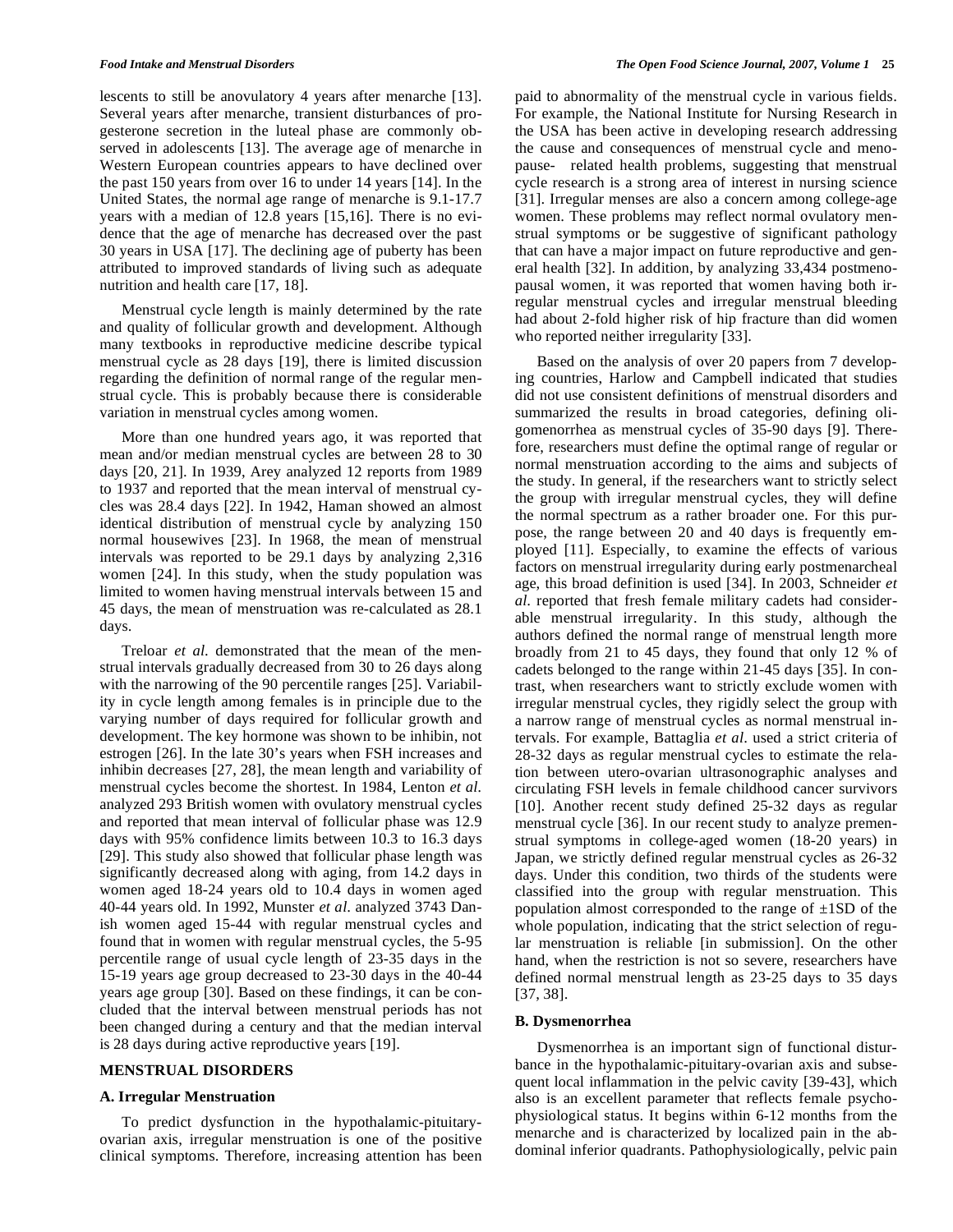is conducted through afferent pathways by the hypogastric sympathetic and parasympathetic nerves. However, pelvic pain is an integrated physical sense and sensitivity to pain can easily be influenced by various factors such as stress [44,45], the intensity of dysmenorrhea is usually defined according to subjective complains. For example, it is classified into 3 grades (score 1, not requiring analgesic; score 2, painful, requiring analgesic; score 3, painful, not relieved by analgesic) [4].

 Hormonal disorders in ovarian function or pelvic organic diseases are mainly considered to cause dysmenorrhea [40]. Primary dysmenorrhea is derived from an abnormal increase in the contractile activity of the uterus [41]. It is usually due to functional immaturity in ovarian sex steroid hormone production that stimulates local production of chemical mediators such as prostaglandins E2, F2 and leukotrienes in the uterus during menstruation [42]. Clinically, when the matured women have dysmenorrhea without apparent signs for ovarian dysfunction such as irregular menstruation, several organic disorders such as uterine myoma should be suspected. Endometriosis is one of the most important gynecological diseases manifested as dysmenorrhea, which needs laparoscopic examination for accurate diagnosis [46]. The affected lesions are considered to gradually spread all over the pelvic cavity through periodic ovulation and menstruation, resulting in severe tissue adhesion, pelvic pain and infertility in reproductive age [46]. Dysmenorrhea is an important initial symptom for endometriosis, which causes local inflammation with pelvic pain and infertility.

#### **C. Premenstrual Syndrome**

 Premenstrual syndrome is a multifactorial syndrome that affects adolescent girls with a high frequency. This syndrome is characterized by manifestation of pschychological disorders such as irritability, depression, and mood swings and/or somatic complaints including abdominal bloating, peripheral edema, general fatigue and acne before menstruation [47]. These symptoms are recurrent according to menstrual cycles and rapidly disappeared just after onset of menstruation. Although various etiologies of premenstrual syndrome such as elevated prolactin levels, hypoglycemia or vitamin deficiencies have been proposed, none of these theories has been definitively proven [48]. Although more than 100 symptoms and/or signs are considered to involved in premenstrual syndrome, there is no specific laboratory test to precisely diagnose premenstrual syndrome [49]. The high incidence of premenstrual syndrome in young women was recently reported showing that about 60% of adolescence complain of premenstrual syndrome based on the criteria described in the Manual of Mental Disorders-IV [50, 51].

### **FOOD INTAKE AND MENSTRUAL DISORDERS**

# **A. Influence of Low Calorie Intake on Menstrual Disorders**

 Nutritional deficiency is considered one of the important factors that induces hypothalamic-pituitary-ovarian dysfunction. Recently, adolescents have tended to try to lose body weight by dietary restriction for cosmetic purpose. In Japanese young women, more than 60% college students used diet control to reduce weight despite a normal or low body mass index [52, 53]. Montero *et al*. reported that among

1147 urban Spanish adolescents, aged between 14 and 20 years, nearly 40% of the adolescents tried to lose weight and that attempting to lose weight is significantly associated with an increase in irregular menstruation and dysmenorrhea without a significant relation with body mass index [54]. The epidemiological study showed that circulating level of gonadal steroids is suppressed in Bushwomen except when food is plentiful and hunting activities restricted, suggesting close relationship between nutritional deficiency and hypothalamic-pituitary-ovarian suppression [55]. It has been also reported that vegetarians frequently have menstrual disturbances [56-59]. To predict dysfunction in the hypothalamicpituitary-ovarian axis, irregular menstruation is one of the positive clinical symptoms. An experimental vegetarian diet with low calorie was reported to induce menstrual cycle disorders, showing a short luteal phase [60]. In women who have diets with high in fiber, low in fat, or both, concentrations of ovarian hormones or their metabolites were shown to be lower at various points in the menstrual cycle [61-67]. Low weight and fat mass, low calorie intake and eating disorders are speculated to disturb the pulsatile secretion of pituitary gonadotropins. In Japanese women, a positive relationship between monounsaturated fat intakes and serum estrogen concentration, and an inverse relation between fiber and serum estrogen were also observed [68,69]. However, it should be noted that there was a unique report demonstrating that female dieters appear to make more healthy food choices than non-dieters and so may be tuning into healthy eating messages more effectively [70].

 On the other hand, several studies reported that vitamin deficiency or hypoglycemia can induce premenstrual syndrome in which patients complain of irritability, constipation and edema several days before the onset of menstruation [71]. It was also reported that deficiency of vitamin B1 and magnesium may cause dysmenorrhea, suggesting supplementation of these agents can relieve menstrual symptoms [71]. Very recently, we confirmed that the frequency of irregular menstruation was increased in young women who were currently on a diet and found that the intensity of dysmenorrhea was high in those with a history of dieting in adolescence, suggesting that diet in adolescence has long-lasting adverse effects on reproductive function in young women [53]. These findings notably warn of the possibility that diet limitation in adolescence becomes a trigger for the subsequent development of organic gynecologic diseases, supporting the concept that inadequate dietary habits may influence women's QOL not only in the present but also in the future.

#### **B. Influence of Excess Calorie Intake on Menstrual Disorders**

 It is well known that excess weight and obesity are associated with irregular menstrual cycles, which reduce fertility and increase hormone-sensitive cancers in young women [72,73]. Obesity is considered to cause abnormality of sex steroid hormone balance and serum sex hormone binding globulin level. In young women, the onset of obesity is significantly correlated with menstrual irregularities in later reproductive age. Irregular menstruation is more frequently observed in women who became obesity during puberty than in those who were obese during infancy [74]. Recently, leptin, which is a novel hormone produced mainly by adipose cells [75], was demonstrated to regulate gonadotropin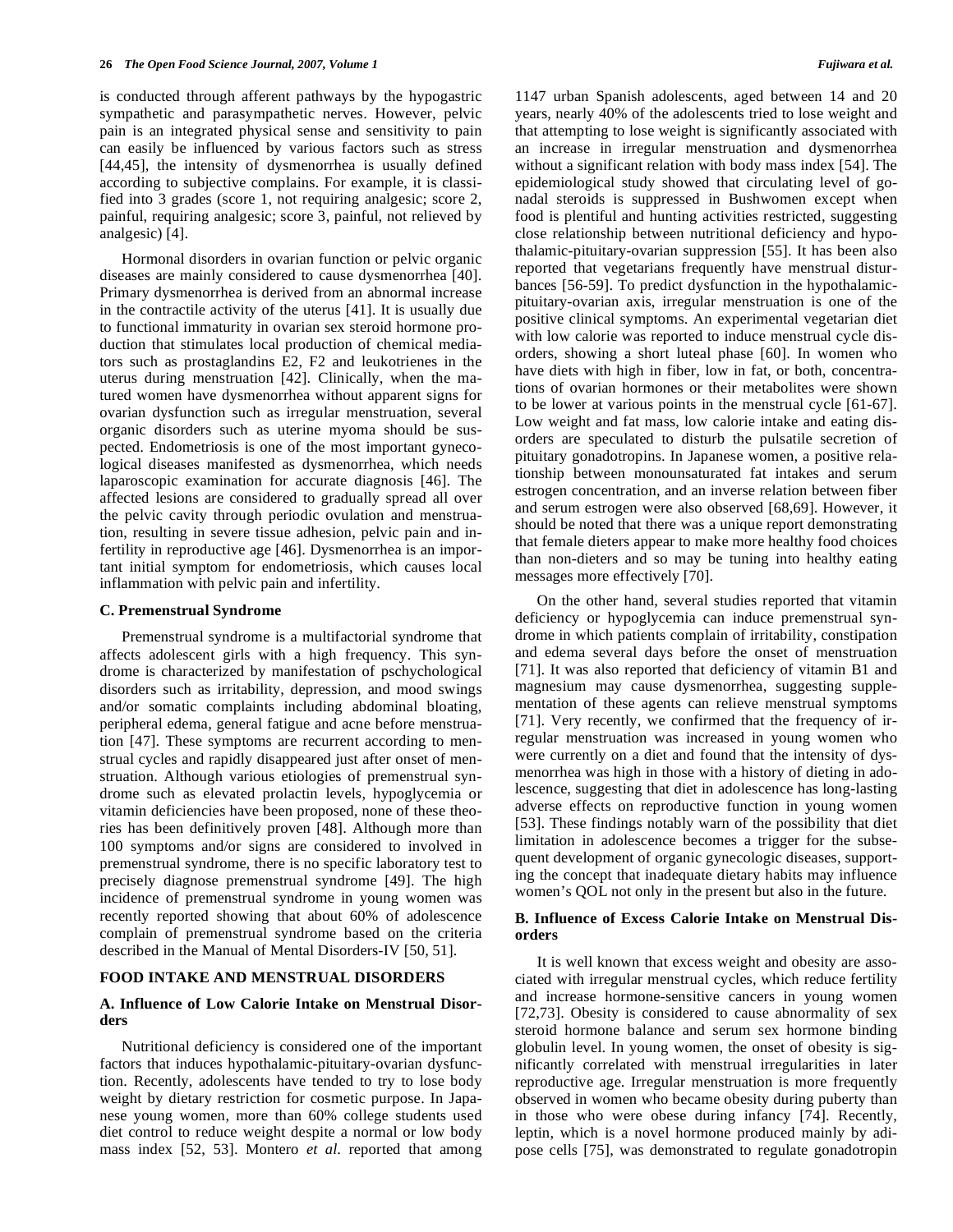surge during puberty, providing a new explanation for menstrual irregularities observed in obese women [76,77]. In overweight women, a low fat diet was shown to decrease symptoms of dysmenorrhea along with increasing serum sex hormone binding globulin concentration [78,79]. Furthermore, since a long-term follow-up study showed that the prevalence of type 2 diabetes was seven times higher in women with polycystic ovarian syndrome (PCOS) [80] that is frequently associated with irregular menstruation, irregular menstruation is assumed to be one of risk factors for metabolic diseases [81].

 Excessive caloric intake observed in young women is frequently due to excess intake of confectionary and sweet drinks containing artificial sweeteners. It should be noted that the safety of these sweeteners on human health has not yet been proven [82]. On the other hand, Nagata *et al*. reported that intake of green and yellow vegetables, which are rich in carotenoids, could accelerate onset of menopause [83].

# **C. The Influence of Dietary Customs on Menstrual Disorders**

# *Food Skipping*

 Evidence suggests that breakfast consumption may improve cognitive function related to memory, test grades, and school attendance. Breakfast as part of a healthful diet and lifestyle can positively impact children's health and wellbeing [84]. On the other hand, breakfast skipping increased during the transition to adulthood, and is associated with increased weight gain from adolescence to adulthood [85]. Schweiger *et al.* reported that daily eating habits significantly influence menstrual function in young women. In this study, the authors concluded that high cognitive limitation in daily eating behavior may be a risk factor for the development of menstrual disturbance in young women, showing lower serum progesterone concentration and shorter length of luteal phase [86]. We recently found that young women who skip breakfast have a significantly higher degree of dysmenorrhea symptoms than young women who eat breakfast, suggesting a positive correlation between skipping breakfast and menstrual disorders [4]. We also confirmed the previous report that breakfast-skipping induced constipation that can cause various organic disorders in the pelvic cavity [87, 88]. Although the mechanism is completely unknown, it is possible that some factors that become deficient by breakfast skipping may be involved in the development of dysmenorrhea [4].

# *Unsaturated Fatty Acids*

 Unsaturated fatty acids were reported to be concerned with menstrual disorders.  $\omega$ -6 fatty acids (e.g., vegetable oil, eggs, and margarine) contribute to the formation of proinflammatory eicasanoids, such as PGE2, thromboxane A2, and leukotriene B4, whereas  $\omega$ -3 fatty acids (e.g., fish, canola oil, and wheat germ), mainly eicosapentanoic acid and docosahexanoic acid, lead to the formation of less inflammatory eicasanoids (e.g., PGE3, thromboxane A3, and leukotriene B5) [89]. Because prostaglandins derived from marine polyunsaturated fatty acids are usually less aggressive, intake of these fatty acids are expected to reduce dysmenorrhea. Several studies showed that dietary sulpplemen-

tation of  $\omega$ -3 polyunsaturated fatty acids had a beneficial effect on symptoms of dysmenorrhea in young women [90, 91]. Lower consumption of fish, eggs, and fruit was reported to be a risk factor for this pathology together with early menarche, and long and heavy menstrual flow [92]. These facts suggest that fish intake facilitates reduction of dysmenorrhea. Vitamin E may involve a reduction in prostaglandin formation by inhibiting arachidonic acid release [93]. It was reported that dysmenorrhea was significantly reduced by short daily administration of vitamin E before and during menses [93, 94]. Recently, polyunsaturated fat intake was reported to significantly decrease menstrual cycle length [95].

# *Phytoestrogens*

 It has been reported that meat contains considerable amount of natural sex steroid hormones such as  $17\beta$ estradiol [96], whereas soybeans have isoflavone that possesses estrogenic and antioxidant actions [97, 98]. In general, phytoestrogens are grouped into four main categories: isoflavones, coumestans, lignans, and flavonoids [99]. Soy isoflavones are expected to prevent postmenopausal osteoporosis [100]. However, high short-term isoflavone-containing soy intake had no significant effects on most circulating sex hormones in young healthy women [101]. Supplementation with lignans was reported to increase the length of the luteal phase and the ratio of progesterone to estradiol during the luteal phase [102]. However, Cassidy *et al*. observed that isoflavones increased the follicular phase without affecting luteal phase length [103]. It was also reported that black soybean has the potential to improve the anovular menstrual cycle [104]. A significant negative correlation between soy isoflavones intake and perimenstrual symptoms was reported [105]. Recent studies showed that catechins, which are abundant in green teas, have cancer preventing effects [106,107]. These polyphenols were also demonstrated to modulate estrogen action through molecular mechanisms at the serum concentration after tea-drinking [108,109].

# *Supplement*

 Supplement of FertilityBlend (Daily Wellness Co., Sunnyvale, California), a proprietary nutritional supplement containing chasteberry and green tea extracts, L-arginine, vitamins (including folate) and minerals was shown to increase mean midluteal phase progesterone level and the average number of high temprature days during the luteal phase [110].

 In patients with premenstrual syndrome, a daily calcium supplement (1200 mg) positively reduced the symptoms ratings [111,112]. A daily magnesium supplement (200 mg) improved fluid retention and mood [113], and a daily supplement of vitamin B6 reduced premenstrual syndrome [114]. In addition, it was also reported that treatment once daily with 20 mg of extract of agnus castus fruit, or chaste berry, reduced irritability, mood changes, rage, headache and breast swelling by 50% or more [115].

# **CONCLUSION**

 Although epidemiologic evaluation for disturbance of menstrual cycle is important to predict various factors that are associated with women's reproductive function, there is no constant definition of regular or normal menstruation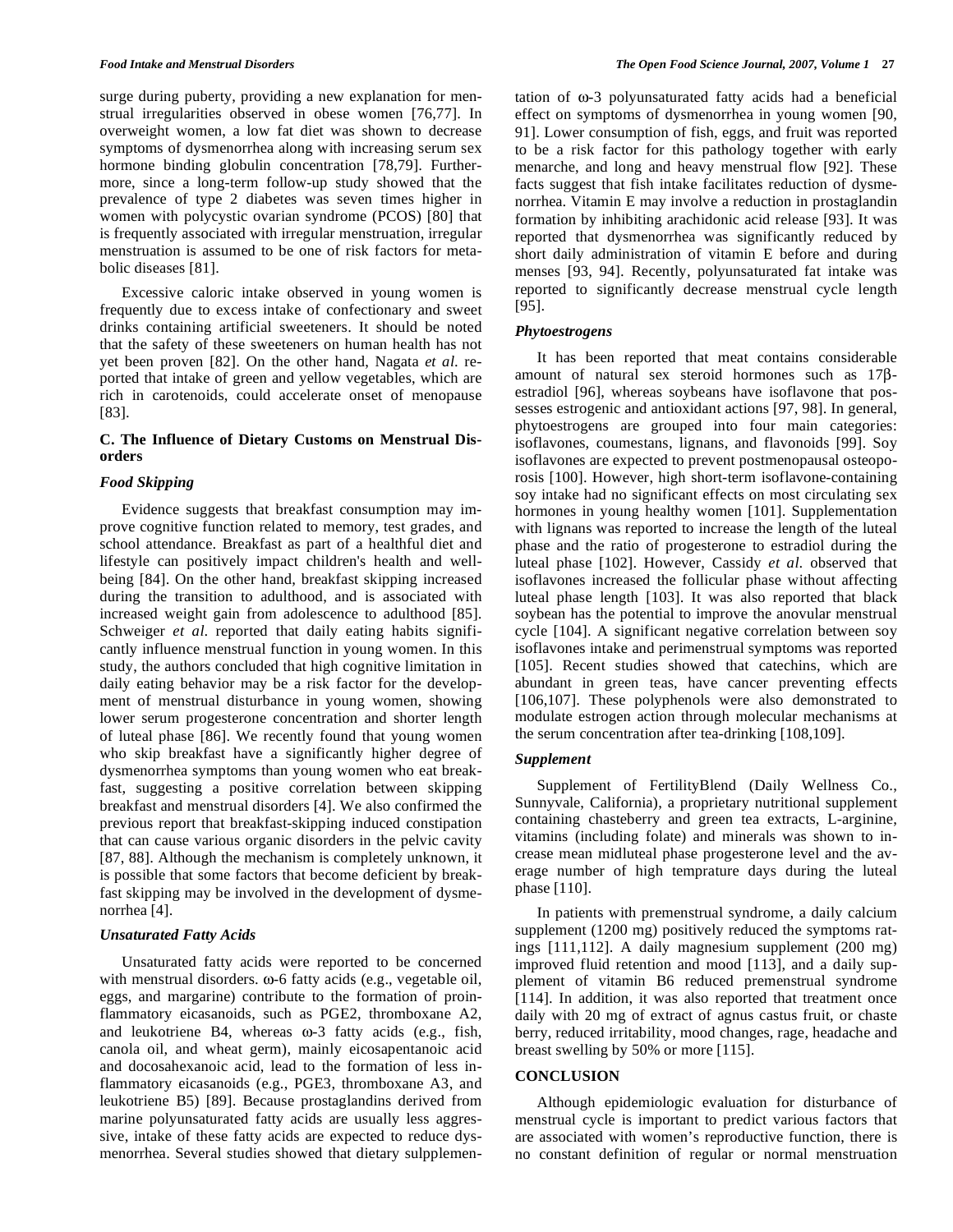since there is considerable variation in menstrual cycles among women. Therefore, researchers should define the optimal range as regular or normal menstruation from the perspectives of the aims and subjects of the study. Accumulating evidence suggests that food customs influence gynecological disorders such as irregular menses, dysmenorrhea and premenstrual syndrome in young women. Accordingly, the relationship between food customs and gynecological disorders is an important issue. These effects of dietary habits on female reproductive functions should be clarified in the future.

#### **REFERENCES**

- [1] Fujiwara T, Nakata R. Current problems of food intake in young women in Japan: their influence on female reproductive function. Reprod Med Biol 2004; 3: 107-14.
- [2] Smith S, Schiff I. The premenstrual syndrome; Diagnosis and management. Fertil Steril 1989; 52: 527-43.
- [3] Cerin A, Collins A, Landgren BM, Eneroth P. Hormonal and biochemical profiles of premenstrual syndrome. Acta Obstet Gynecol Scand 1993; 72: 337-43.
- [4] Fujiwara T. Skipping breakfast is associated with dysmenorrhea in young women in Japan. Int J Food Sci Nutr 2003; 54: 505-509.
- [5] Carpenter SE. Psychosocial menstrual disorders: stress, exercise and diet's effect on the menstrual cycle. Curr Opin Obstet Gynecol 1994; 6: 536-539.
- [6] Renaer M, Vertommen H, Nijs P, Wagemans L, Van Hemelrijck T. Psychological aspects of chronic pelvic pain in women. Am J Obstet Gynecol 1979; 134: 75-80.
- [7] Alonso C, Coe CL. Disruptions of social relationships accentuate the association between emotional distress and menstrual pain in young women. Health Psychol 2001; 20: 411-41.
- [8] Lloyd T, Schaeffer JM, Walker MA, Demers LM. Urinary hormonal concentrations and spinal bone densities of premenopausal vegetarian and nonvegetarian women. Am J Clin Nutr 1991; 54: 1005-10.
- [9] Harlow S, Campbell OMR. Epidemiology of menstrual disorders in developing countries: a systemic review. Br J Obstet Gynaecol 2004; 111: 6-16.
- [10] Battaglia C, Pasini A, Mancini F, *et al.* Utero-ovarian ultrasonographic and Doppler flow analyses in female childhood cancer survivors with regular menstruation and normal circulating folliclestimulating hormone levels. Fertil Steril 2006; 85: 455-61.
- [11] Schmittner J, Schroeder JR, Epstein DH, Preston KL. Menstrual cycle length during methadone maintenance. Addition 2005; 100: 829-36.
- [12] Ferin MJ. The menstrual cycle: an integrative view. In: Adashi EY, Rock JA, Rosemwaks Z. Ed, Reproductive Endocrinology, Surgery, and Technology. Lipincott-Raven, Philadelphia, 1996: 103- 21.
- [13] Vuorento T, Huhtaniemi I. Daily levels of salivary progesterone during menstrual cycle in adolescent girls. Fertil Steril 1992; 58: 685-90.
- [14] Wyshak G, Frisch RE. Evidence for a secular trend in age of menarche. N Engl J Med 1982; 306: 1033-1035.
- [15] Zacharias L, Rand WM, Wurtman RJ. A prospective study of sexual development and growth in American girls: the statistics of menarchie. Obstet Gynecol Surv 1976; 31: 325-37.
- [16] Harlan WR, Harlan EA, Grillo GP. Secondary sex characteristics of girls 12 to 17 years of age: the U.S. Health Examination Survey. J Pediatr 1980; 96: 1074-8.
- [17] Lee PA, Guo SS, Kulin HE. Age of puberty: data from the United States of America. APMIS 2001; 109: 81-88.
- [18] Tanner JM. Growth as a monitor of nutritional status. Proc Nutr Soc 1976; 35: 315-22.
- [19] Yen SSC. The human menstrual cycle: neuroendocrine regulation. In: Yen SSC, Jaffe RB, Barbieri RL, Eds. Reproductive Endocrinology: Physiology, Pathophysiology, and Clinical Management. Philadelphia: W.B.Saunders Co., 1999: 191-217.
- [20] Foster FP. The periodicity and duration of the menstrual flow. New York Med J 1889: 49: 610-611.
- [21] Kennedy W. The menarche and menstrual type: Notes on 10000 case records. J Obst Gynaec Brit Emp 1933; 40: 792.
- [22] Arey LB. The degree of normal menstrual irregularity: An analysis of 20,000 calendar records from 1,500 individuals. Am J Obstet Gynecol 1939; 37: 12-29.
- [23] Haman JO. The length of the menstrual cycle: A study of 150 normal women. Am J Obstet Gynecol 1942; 43: 870-3.
- [24] Chiazze LJr, Brayer FT, Macisco JJJr, Parker MP, Duffy BJ. The length and variability of the human menstrual cycle. JAMA 1968; 203: 377-80.
- [25] Treloar AE, Boynton RE, Behn BG, Brown BW. Variation of the human menstrual cycle through reproductive life. Int J Fertil 1967; 12: 77-126.
- [26] Sherman BM, Korenman SG. Hormonal characteristics of the human menstrual cycle throughout reproductive life. J Clin Invest 1975; 55: 699-706.
- [27] Lee SJ, Lenton EA, Sexton L, Cooke ID. The effect of age on the cyclical patterns of plasma LH, FSH, oestradiol and progesterone in women with regular menstrual cycles. Hum Reprod 1988; 3: 851-5.
- [28] Hughes EG, Robertson DM, Handelsman DJ, Hayward S, Healy DL, de Kretser DM. Inhibin and estradiol responses to ovarian hyperstimulation: effects of age and predictive value for *in vitro* fertilization outcome. J Clin Endocrinol Metab 1990; 70: 358-64.
- [29] Lenton EA, Landgren BM, Sexton L, Harper R. Normal variation in the length of the follicular phase of the menstrual cycle: effect of chronological age. Br J Obstet Gynaecol 1984; 91: 681-4.
- [30] Munster K, Schmidt L, Helm P. Length and variation in the menstrual cycle--a cross-sectional study from a Danish county. Br J Obstet Gynaecol 1992; 99: 422-9.
- [31] Reame NK. Female troubles: an analysis of menstrual cycle research in the NINR portfolio as a model for science development in women's health. Annu Rev Nurs Res 2001; 19: 325-337.
- [32] Adams-Hillard PJ, Deitch HR. Menstrual disorders in the college age female. Pediatr Clin North Am 2005; 52: 179-197.
- [33] Kaewrudee S, Taneepanichskul S. Norplant users with irregular bleeding. Ultrasonographic assessment and evaluation of serum concentrations of estradiol and progesterone. J Reprod Med 2000; 45: 983-6.
- [34] Järvelaid M. The effect of gynecologic age, body mass index and psychosocial environment on menstrual regularity among teenaged females. Acta Obstet Gynecol Scand 2005; 84: 645-9.
- [35] Schneider MB, Bijur PE, Fisher M, Friedman SB, Toffler CPA. Menstrual irregularity in female military cadets: comparison of data utilizing short-term and long-trem recall. J Pediatr Adolesc Gynecol 2003; 16: 89-93.
- [36] Bonamonte D, Foti C, Antelmi AR, et al. Nickel contact allergy and menstrual cycle. Contact Dermatitis 2005; 52: 309-13.
- [37] Rowland AS, Baird DD, Long S, et al. Influence of medical conditions and lifestyle factors on the menstrual cycle. Epidemiology 2002; 13: 668-74.
- [38] Douchi T, Kuwahara R, Yamamoto S, Oki T, Yamasaki H, Nagata Y. Relationship of upper body obesity to menstrual disorders. Acta Obstet Gynecol Scand 2002; 81: 147-50.
- [39] Kennedy S. Primary dysmenorrhea. Lancet 1997; 349: 1116.
- [40] Deligeoroglou E. Dysmenorrhea. Ann NY Acad Sci 2000; 900: 237-44.
- [41] Dawood MY. Dysmenorrhea and prostaglandins: Pharmacological and therapeutic consideration. Drugs 1981; 22 : 42.
- [42] Lundstrom V, Green K. Endogenous levels of prostaglandin F2 and its main metabolites in plasma and endometrium of normal and dysmenorrheic women. Am J Obstet Gynecol 1978; 130: 640-6.
- [43] Speroff L, Glass RH, Kase NG. Menstrual disorders. In Speroff L, Glass RH, Kase NG (Eds). Clinical Gynecologic Endocrinology and Infertility. Baltimore: Williams & Wilkins, 1994; 515-30.
- [44] Renaer M, Vertommen H, Nijs P, Wagemans L & Van Hemelrijck T. Psychological aspects of chronic pelvic pain in women. Am J Obstet Gynecol 1979; 134: 75-80.
- [45] Alonso C, Coe CL. Disruptions of social relationships accentuate the association between emotional distress and menstrual pain in young women. Health Psychol 2001; 20: 411-41.
- [46] Fauconnier A, Chapron C. Endometriosis and pelvic pain: epidemiological evidence of the relationship and implications. Hum Reprod Update 2005; 11: 595-606.
- [47] Smith S, Schiff I. The premenstrual syndrome; Diagnosis and management. Fertil Steril 1989; 52: 527-543.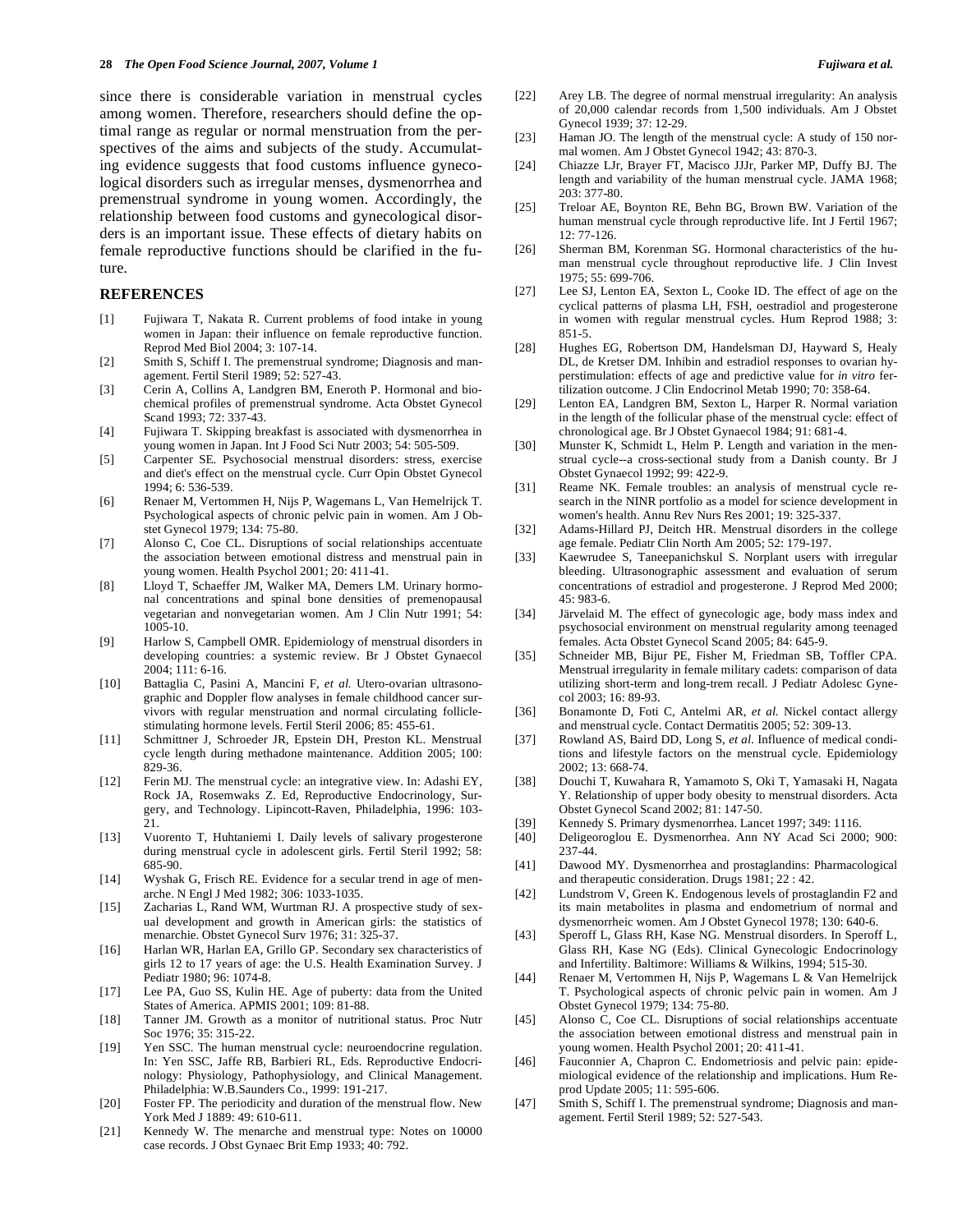- [48] Cerin A, Collins A, Landgren BM, Eneroth P. Hormonal and biochemical profiles of premenstrual syndrome. Acta Obstet Gynecol Scand 1993; 72: 337-43.
- [49] Campagne DM, Campagne G. The premenstrual syndrome revisited. Eur J Obstet Gynecol Reprod Biol 2007; 130: 4-17.
- [50] Derman O, Kanbur NÖ. Tokur TE, Kutluk T. Premenstrual syndrome and associated symptoms in adolescence girls. Eur J Obstet Gynecol Reprod Boil 2004; 116: 201-6.
- [51] American Psychiatric Association. Diagnostic and statistical manual of mental disorders. 4th ed. Washington, DC: American Psychiatric Association; 1994: 714-8.
- [52] Fujiwara T. The discrepancy between BMI and self-recognition of adequate body weight may cause insufficient food intake and habits in young women in Japan. Bull Ashiya Coll 2005; 27: 75-80.
- [53] Fujiwara T. Diet during adolescence is a trigger for subsequent development of dysmenorrhea in young women. Int J Food Sci Nutr 2007; 58: 437-44.
- [54] Montero P, Bernis C, Fernandes V, Castro S. Influence of body mass index and slimming habits on menstrual pain and cycle irregularity. J Biosoc Sci 1996; 28: 315-23.
- [55] Van der Walt LA, Wilmsen EN, Jenkins T. Unsual sex hormone pattern among desert-dwelling hunter-gatherers. J Clin Endocrinol Metab 1978; 46: 658-63.
- [56] Bakan R, Birmingham CL, Aeberhardt L, Goldner EM. Dietary zinc intake of vegetarian and nonvegetarian patients with anorexia nervosa. Int J Eat Disord 1993; 13: 229-33.
- [57] Brooks SM, Sanborn CF, Albrecht BH, Wagner WW Jr. Diet in athletic amenorrhoea. Lancet 1984; 1: 559-60.
- [58] Lloyd T, Schaeffer JM, Walker MA, Demers LM. Urinary hormonal concentrations and spinal bone densities of premenopausal vegetarian and nonvegetarian women. Am J Clin Nutr 1991; 54: 1005-1010.
- [59] Pedersen AB, Bartholomew MJ, Dolence LA, Aljadir LP, Netteburg KL, Lloyd T. Menstrual differences due to vegetarian and nonvegetarian diets. Am J Clin Nutr 1991; 53: 879-85.
- [60] Pirke KM, Schweiger U, Laessle R, Dickhaut B, Schweiger M, Waechtler M. Dieting influences the menstrual cycle: vegetarian versus nonvegetarian diet. Fertil Steril 1986; 46: 1083-8.
- [61] Rose DP, Boyar AP, Cohen C, Strong LE. Effect of a low-fat diet on hormone levels in women with cystic breast disease. I. Serum steroids and gonadotropins. J Natl Cancer Inst 1987; 78: 623-26.
- [62] Goldin BR, Woods MN, Spiegelman DL, *et al*. The effect of dietary fat and fiber on serum estrogen concentrations in premenopausal women under controlled dietary conditions. Cancer 1994; 74: 1125-1131.
- [63] Schaefer EJ, Lamon-Fava S, Spiegelman D, *et al*. Changes in plasma lipoprotein concentrations and composition in response to a low-fat, high-fiber diet are associated with changes in serum estrogen concentrations in premenopausal women. Metabolism 1995; 44: 749-756.
- [64] Rose DP, Goldman M, Connolly JM, Strong LE. High-fiber diet reduces serum estrogen concentrations in premenopausal women. Am J Clin Nutr 1991; 54: 520-525.
- [65] Woods MN, Gorbach SL, Longcope C, Goldin BR, Dwyer JT, Morrill-LaBrode A. Low-fat, high-fiber diet and serum estrone sulfate in premenopausal women. Am J Clin Nutr 1989; 49: 1179- 1183.
- [66] Hagerty MA, Howie BJ, Tan S, Shultz TD. Effect of low- and high-fat intakes on the hormonal milieu of premenopausal women. Am J Clin Nutr 1988; 47: 653-659.
- [67] Bagga D, Ashley JM, Geffrey SP, *et al*. Effects of a very low fat, high fiber diet on serum hormones and menstrual function. Cancer 1995; 76: 2491-2496.
- [68] Kaneda N, Nagata C, Kabuto M, Shimizu H. Fat and fiber intakes in relation to serum estrogen concentration in premenopausal Japanese women. Nutr Cancer 1997; 27: 279-83.
- [69] Nagata C, Takatsuka N, Kawakami N, Shimizu H. Total and monounsaturated fat intake and serum estrogen concentrations in premenopausal Japanese women. Nutr Cancer 2000; 38: 37-9.
- [70] Lattimore PJ, Halford JC. Adolescence and the diet-dieting disparity: healthy food choice or risky health behaviour? Br J Health Psychol 2003; 8: 451-63.
- [71] Bendich A. The potential for dietary supplements to reduce premenstrual syndrome (PMS) symptoms. J Am Coll Nutr 2000; 19: 3-12.

#### *Food Intake and Menstrual Disorders The Open Food Science Journal, 2007, Volume 1* **29**

- [72] Kirschner MA. Obesity, androgens, oestrogens, and cancer risk. Cancer Res 1982; 42: 3281-5.
- [73] Pasquali R, Pelusi C, Genghini S, Cacciari M, Gambineri A. Obesity and reproductive disorders in women. Hum Reprod Update 2003; 9: 359-72.
- [74] Lake JK, Power C, Cole TJ. Women's reproductive health: the role of body mass index in early and adult life. Int J Obes Relat Metab Disord 1997; 21: 432-8.
- [75] Considine RV, Shinba MK, Heiman ML, Kriauciunas A, Stephens TW, Nyce MR. Serum immunoreactive leptin concentrations in normal-weight and obese humans. N Engl J Med 1996; 334: 292-5.
- [76] Farooqi IS, Jebb SA, Langmack G, *et al.* Effects of recombinant leptin therapy in a child with congenital leptin deficiency. N Engl J Med 1999; 341: 879-84.
- [77] Thong FS, Graham TE. Leptin and reproduction: is it a critical link between adipose tissue, nutrition, and reproduction? Can J Appl Physiol 1999; 24: 317-36.
- [78] Jones DY. Influence of dietary fat on self-reported menstrual symptoms. Physiol Behav 1987; 40: 483-7.
- [79] Barnard ND, Scialli AR, Hurlock D, Bertron P. Diet and sexhormone binding globulin, dysmenorrhea, and premenstrual symptoms. Obstet Gynecol 2000; 95: 245-50.
- [80] Dahlgren E, Johansson S, Lindstedt G, *et al*. Women with polycystic ovary syndrome wedge resected in 1956-65: a long-term followup focusing on natural history and circulating hormones. Fertil Steril 1992; 57: 505-13.
- [81] Kousta E, Cela E, Lawrence N, *et al.* The prevalence of polycystic ovaries in women with a history of gestational diabetes. Clin Endocrinol (Oxf) 2000; 53: 501-7.
- [82] Johnson RK, Frary C. Choose beverages and foods to moderate your intake of sugars: 2000 dietary guidelines for Americans what's all the fuss about? J Nutr 2001; 131: 2766-71S.
- [83] Nagata C, Takatsuka N, Kawakami N, Shimizu H. Association of diet with the onset of menopause in Japanese women. Am J Epidemiol 2000; 152: 863-7.
- [84] Rampersaud GC, Pereira MA, Girard BL, Adams J, Metzl JD. Breakfast habits, nutritional status, body weight, and academic performance in children and adolescents. J Am Diet Assoc 2005; 105: 743-60.
- [85] Niemeier HM, Raynor HA, Lloyd-Richardson EE, Rogers ML, Wing RR. Fast food consumption and breakfast skipping: predictors of weight gain from adolescence to adulthood in a nationally representative sample. J Adolesc Health 2006; 39: 842-9.
- [86] Schweiger U, Tuschl RJ, Platte P, Broocks A, Laessle RG, Pirke KM. Everyday eating behavior and menstrual function in young women. Fertil Steril 1992; 57: 771-5.
- [87] Kunimoto M, Nishi M, Sasaki K. The relation between irregular bowel movement and the lifestyle of working women. Hepatogastroenterology 1998; 45: 956-960.
- [88] Fujiwara T. Skipping breakfast induces constipation in young women in Japan. Bull Ashiya Coll 2006; 28: 51-60.
- [89] Saldeen P, Saldeen T. Women and  $\omega$ -3 fatty acids. Obstet Gynecol Surv 2004; 59: 722-30.
- [90] Deutch B. Menstrual pain in Danish women correlated with low n-3 polyunsaturated fatty acid intake. Eur J Clin Nutr 1995; 40: 508- 16.
- [91] Harel Z, Biro FM, Kottenhahn RK, Rosenthal SL. Supplementation with  $\omega$ -3 polyunsaturated fatty acids in the management of dysmenorrhea in adolescents. Am J Obstet Gynecol 1996; 174: 1335-8.
- [92] Balbi C, Musone R, Menditto A, *et al.* Influence of menstrual factors and dietary habits on menstrual pain in adolescence age. Eur J Obstet Gynecol Reprod Biol 2000; 91: 143-8.
- [93] Ziaei S, Zakeri M, Kazemnejad A. A randomized controlled trial of vitamin E in the treatment of primary dysmenorrhea. Br J Obstet Gynaecol 2005; 112: 466-69.
- [94] Ziaei S, Faghihzadeh S, Sohrabvand F, Lamyian M, Ememgholy T. A randomized placebo-controlled trial to determine the efficacy of vitamin E in treatment of primary dysmenorrhea. Br J Obstet Gynaecol 2001; 108: 1181-3.
- [95] Nagata C, Oba S, Shimizu H. Associations of menstrual cycle length with intake of soy, fat, and dietary fiber in Japanese women. Nutr Cancer 2006; 54: 166-70.
- [96] Daxenberger A, Ibarreta D, Meyer HHD. Possible health impact of animal oestrogens in food. Hum Reprod Update 2001; 7: 340-55.